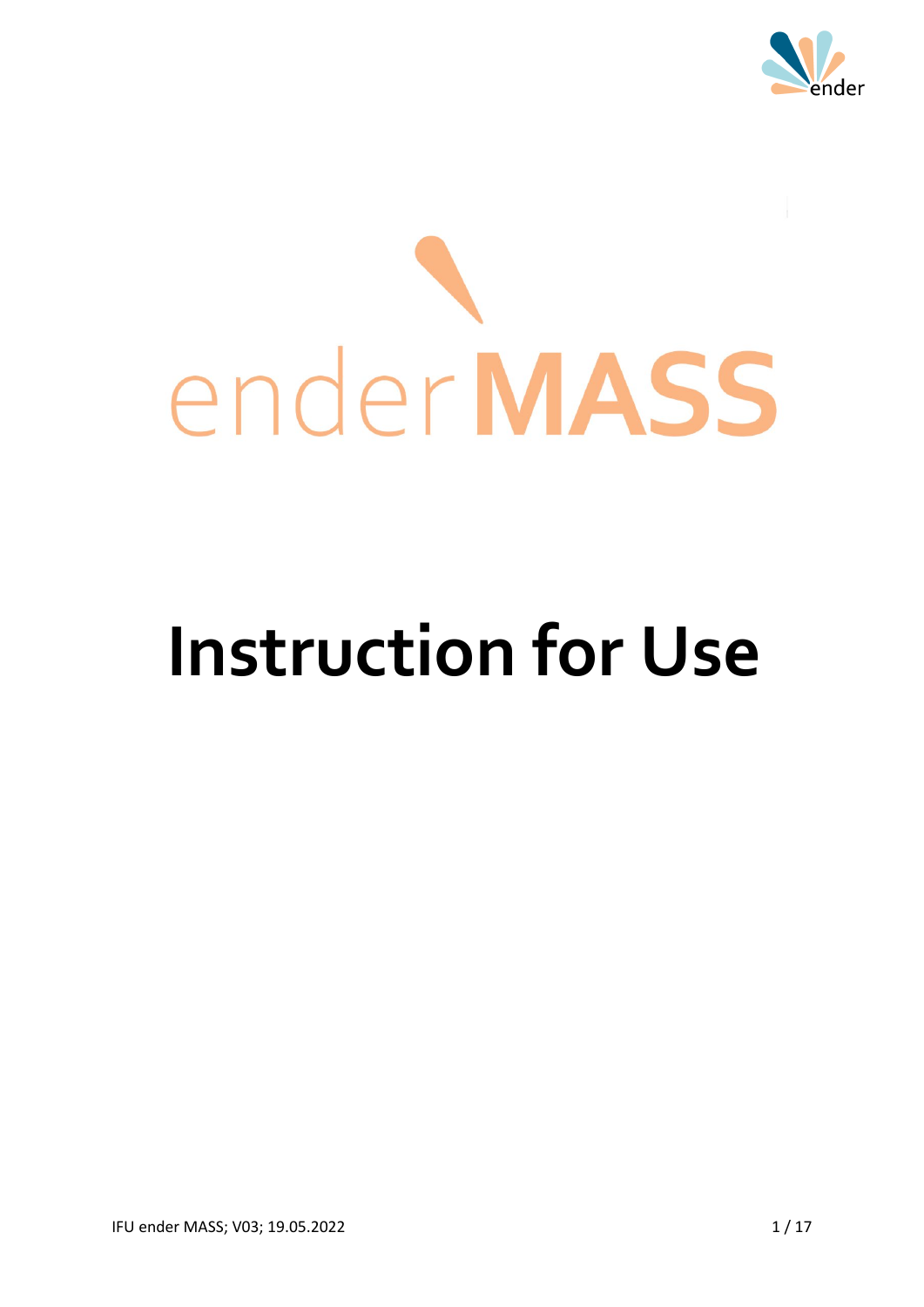

# **Summary**

The ender MASS is an in-vitro diagnostic test kit based on a rapid molecular isothermal nucleic acid amplification technology [1] and a greatly simplified sample preparation procedure as compared to ender LAB. It is intended for the qualitative detection of nucleic acid ORF-1a gene sequence from the SARS-CoV-2 viral RNA  $^{[2]}$  in direct nasal, nasopharyngeal or throat swabs from individuals who are suspected of COVID19 by their healthcare provider. The test is performed on standard Real-Time Polymerase Chain Reaction (RT-PCR) cyclers (further specification details see below). The ender MASS test kit identifies SARS-CoV-2 RNA in clinical samples. The SARS-CoV-2 RNA is generally detectable in respiratory samples during the acute phase of infection [3]. Positive results are indicative of the presence of SARS-CoV-2 RNA; clinical correlation with patient history and other diagnostic information is necessary to determine patient infection status. Positive results do not rule out bacterial infection or coinfection with other viruses. Negative results do not preclude SARS-CoV-2 infection and should not be used as the sole basis for patient management decisions. Negative results should be considered in the context of a patient's recent exposures, history and the presence of clinical signs and symptoms consistent with COVID-19. The ender MASS test kit is intended for use by medical professionals or trained operators who are proficient in using RT-PCR cyclers and standard molecular biological laboratory procedures.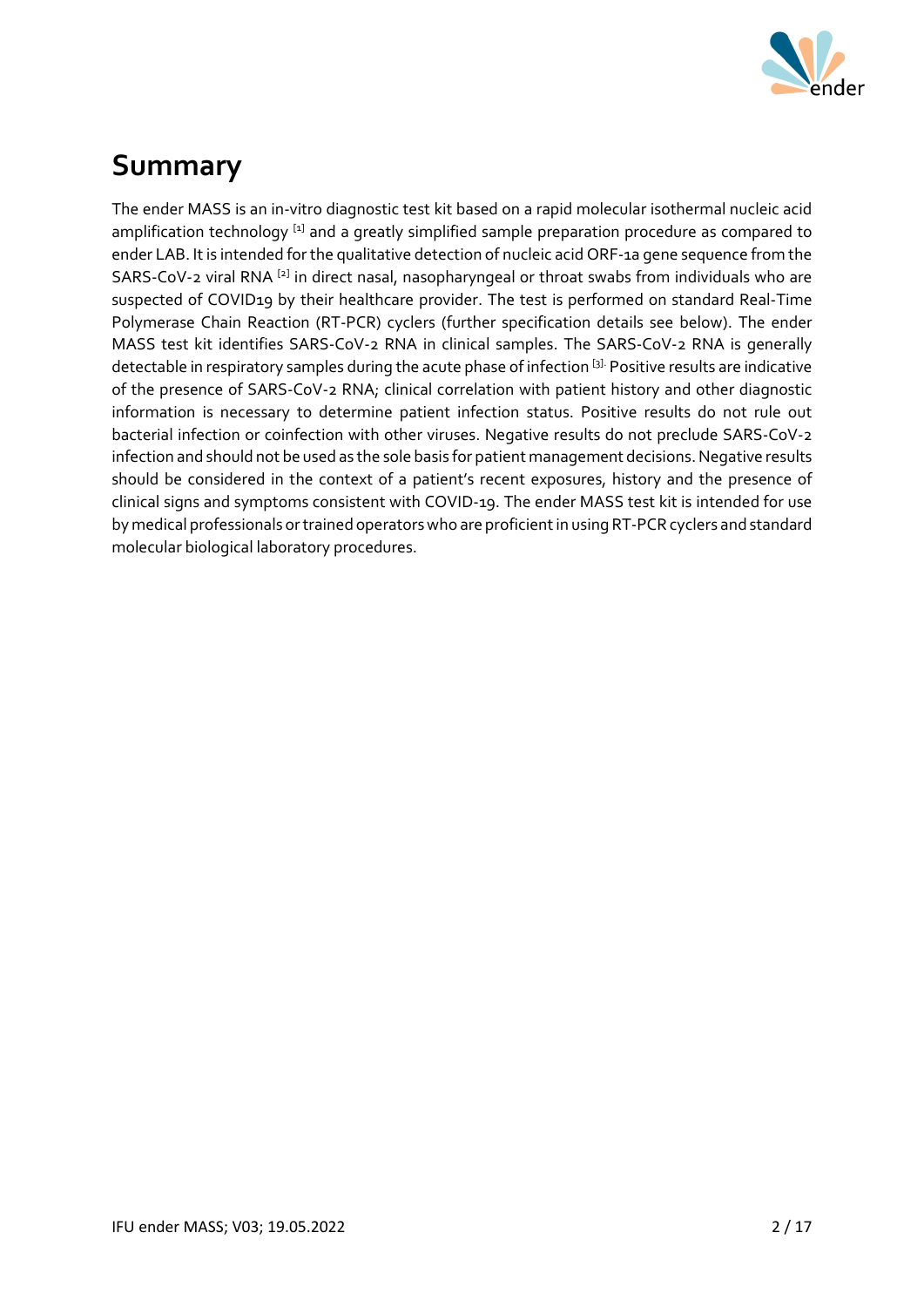

# **Contents**

#### **General Information 4**

Intended Use 4 Test Principles 4 Warning and Precautions 5 Material Provided 5 Components 5 Material Required but not Provided 6 Reagent Storage and Handling 6 Specimen Collection, Transport and Handling 6 **Isothermal PCR Amplification Method Settings 9** Thermocycle Program 9 Fluorescence Detection 9

**Control Procedure 10**

**Interpretation of Results 10**

#### **Assay 7**

Manual Assay Procedure 7 Preparation of the Lysis Buffer 7 Tips for Specimen Preparation 7 Preparation of the Reaction Mix 7 Thermolysis of the Specimen 8 Preparation of the Amplification 8 Automated Assay Procedure 8 Preparation of the Lysis Buffer 8 Preparation of the Reaction Mix 8 Thermolysis of the Specimen 8 Preparation of the Amplification 9 **Performance 12** Analytical Performance 12 Analytical Sensitivity 12 Analytical Specificity 12 Clinical Performance 15

References 16 Name and Address of Manufacturer 16 Glossary of Symbols 17 Revision History 17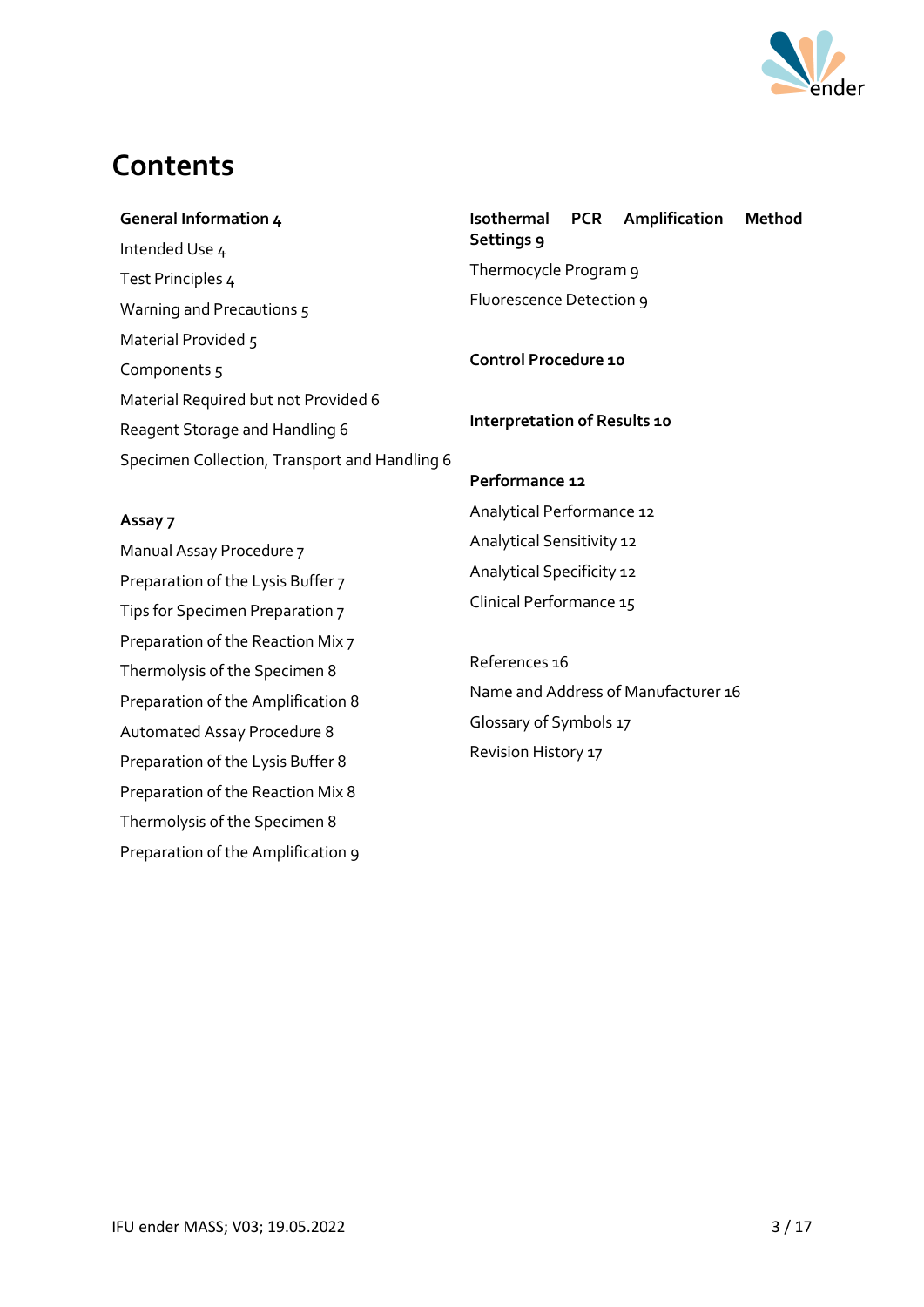

# **General Information**

#### **Intended Use**

ender MASS is a qualitative in vitro diagnostic test, based on isothermal nucleic acid amplification technology and intended for the qualitative detection of SARS-CoV-2 in human naso- and oropharyngeal swab specimens from individuals who are suspected of COVID-19 by their healthcare provider.

The ender MASS is an in-vitro diagnostic test kit based on a rapid molecular isothermal nucleic acid amplification technology <sup>[1]</sup> intended for the qualitative real-time detection of the SARS-CoV-2 ORF-1a gene sequence <sup>[2]</sup> in human oral rinse, nasopharyngeal, and nasal swab specimens from individuals suspected of COVID-19 by their healthcare provider or for screening of infectious individuals in single or pooled sample testing. The test can be carried out manually or in a semi-automated manner with liquid handling robots. The kit contains the lysis buffer, enzyme and primer mix for isothermal nucleic acid amplification.

Positive results are indicative of the presence of SARS-CoV-2 RNA; clinical correlation with patient history and other diagnostic information is necessary to determine patient infection status. Furthermore, positive results do not rule out bacterial infection or co-infection with other viruses.

Negative results do not preclude SARS-CoV-2 infection and should not be used as the sole basis for patient management decisions. Negative results must be combined with clinical observations, patient history, recent exposures, and epidemiological information.

For in vitro diagnostic use by qualified and trained clinical laboratory personnel specifically instructed and trained in the techniques of real-time PCR.

#### **Test Principles**

The specimens are first treated with the Lysis Buffer provided and then thermolyzed. 8 μL of the thermolyzed specimen are added to the reaction mix consisting of enzyme and primer mix. The amplification reaction is subsequently carried out in a real-time PCR cycler. The amplification reaction takes place at a constant temperature of  $65$  °C. No thermal cycling is required since the polymerase harbors a helicase activity. Thus, primer binding and amplification happen instantaneously and continuously. A separate reverse transcription step is not required due to reverse transcription activity of the enzyme used. Reverse transcribed and amplified DNA is detected by a fluorescent DNA-intercalating dye. After isothermal amplification a melting curve analysis is performed to distinguish the SARS-CoV-2 amplicon from the included internal amplification control (IC).

The two targets are identified based on their melting temperature. The required total reaction time is 37 minutes. Sample preparation does not require time-consuming RNA extraction. Instead, a simple heating and dilution step is performed to prepare the sample.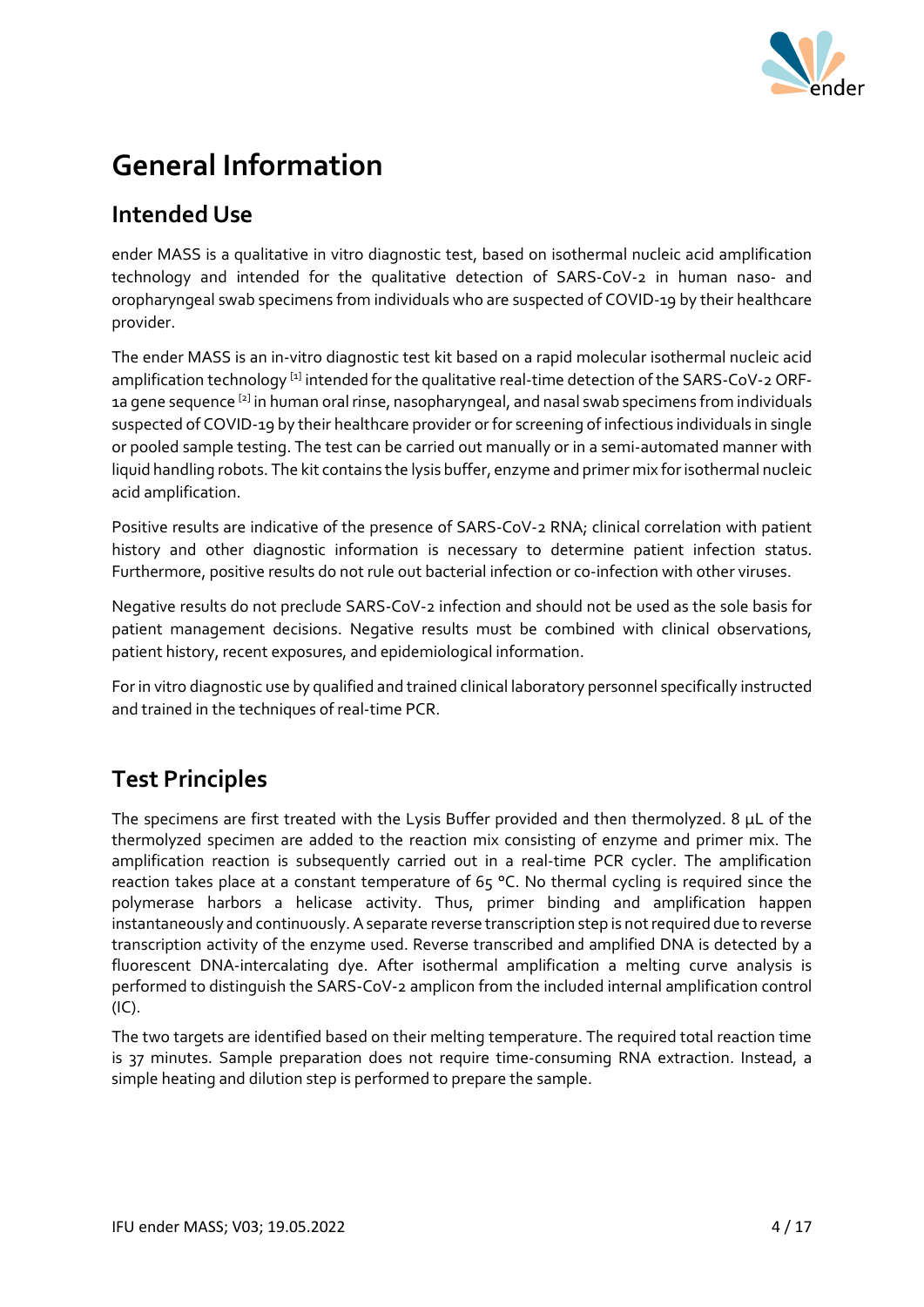

#### **Warning and Precautions**

- The ender MASS workflow should be performed by qualified and trained staff to avoid the risk of erroneous results.
- Use separate areas for the preparation of reaction mix, patient's samples, addition of controls and amplification to prevent false positive results.
- Specimens and reagents must be handled under a laminar airflow cabinet hood or biological safety cabinet.
- Specimens should always be treated as if infectious and/or biohazardous in accordance with safe laboratory procedures.
- Necessary precautions must be taken when handling specimens. Use personal protective equipment (PPE) consistent with current guidelines for the handling of potentially infectious specimens.
- Always use pipette tips with aerosol barriers. Tips must be sterile and free from DNases and RNases.
- Do not eat, drink, smoke, or apply cosmetic products in the work areas.
- Do not use the kit after the expiry date.
- Dispose of waste in compliance with the local regulations.
- Positive results are indicative of the presence of SARS-CoV-2 RNA.
- Discard all used materials in accordance with all local, regional, and national regulations.

| Color of cap / Symbol |                |           | Components   | REFEM16S                       | REFEM16L                       |
|-----------------------|----------------|-----------|--------------|--------------------------------|--------------------------------|
| Total number of tests |                |           |              | 80                             | 400                            |
|                       |                | Blue cap  | Primer       | $2 \times 160 \mu L$           | 10 x 160 µL                    |
|                       | $\overline{2}$ | Green cap | Enzyme       | $2 \times 1200 \mu L$          | $2 \times 1200 \mu L$          |
|                       | lys            | Green cap | Lysis Buffer | 2X 1600 µL                     | $2 \times 1600 \mu L$          |
|                       | NTROL +        | Red cap   | Pos control  | $1 \times 40$ µL for 5<br>runs | $1 \times 40$ µL for 5<br>runs |

#### **Material Provided**

#### **Components**

| Tube | $\blacktriangleleft$ | (blue cap): Primer mix including primers for SARS-CoV-2 and the internal control<br>(IC) (non-hazardous) |
|------|----------------------|----------------------------------------------------------------------------------------------------------|
| Tube | 2 <sup>1</sup>       | (blue cap): Primer mix including primers for SARS-CoV-2 and the internal control<br>(IC) (non-hazardous) |
| Tube | lys                  | (green cap): Amplification enzyme (non-hazardous)                                                        |
| Tube | CONTROL <sup>+</sup> | (red cap): Positive control (non-infectious, non-hazardous plasmid)                                      |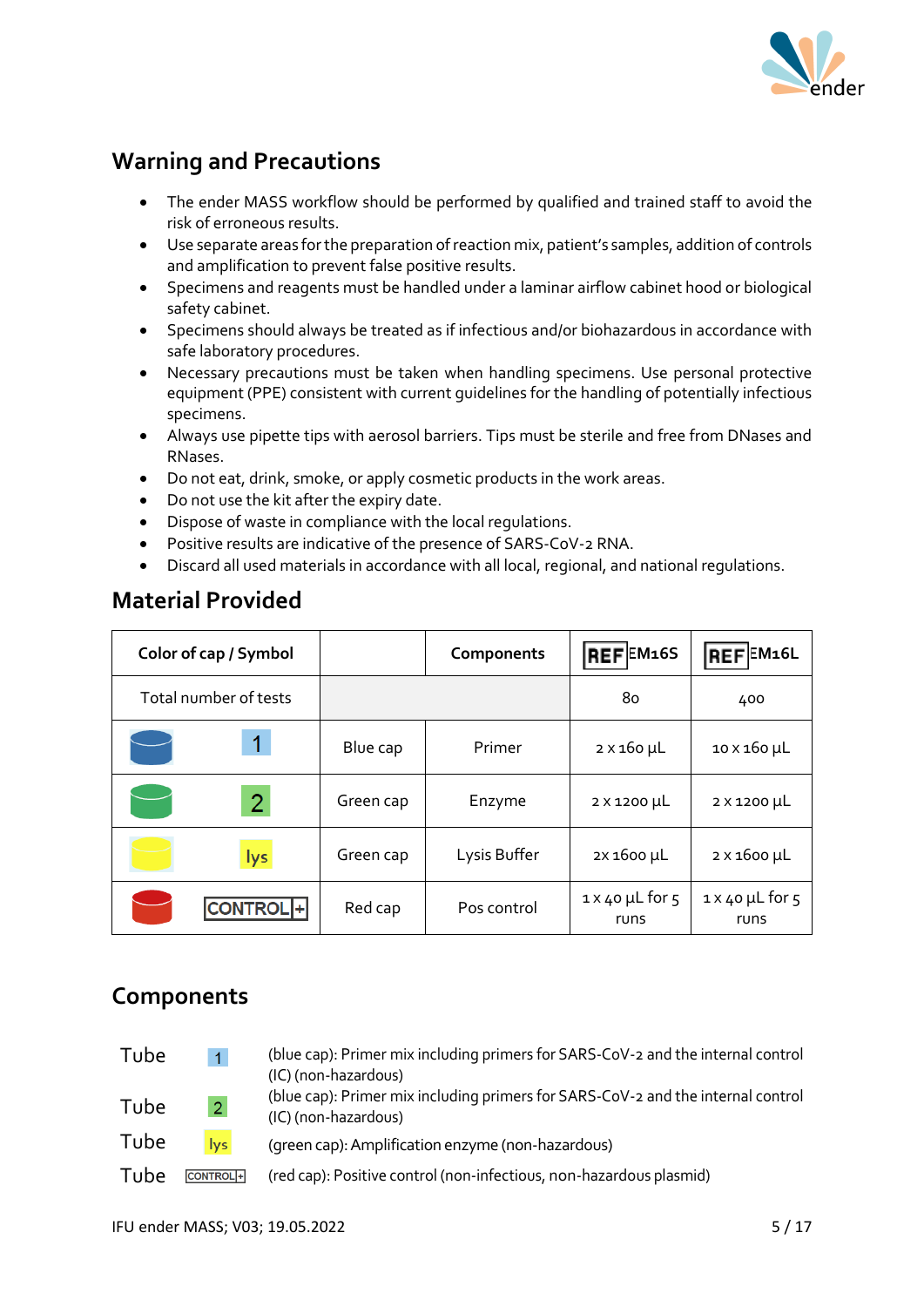

#### **Material Required but not Provided**

- Nasopharyngeal or Nasal swabs
- Negative control: use H2O of molecular grade (not provided with the test kit)
- Transport media
- Negative control: H2O of molecular grade
- 2.5 mL sterile sodium chloride solution (0.9 % NaCl)
- CE-marked specimen collection kit
- 1.5 mL reaction tubes
- 96-well plates for the lysis step (fitting thermal shaker; > 0.2 mL for closable systems or > 1.2 mL for open systems)
- Plasticware recommended by real-time PCR thermocycler manufacturer (i.e. 96-well plate)
- Ice or adequate cooling blocks to keep specimens and reagents cold during preparation
- Vortex
- 96-well plate thermal shaker
- Tabletop centrifuge
- 96-well plate centrifuge
- Biosafety cabinet Class II (BSL 2 cabinet)
- Adjustable micropipets and sterile pipet tips
- rtPCR thermocycler programmable to the above-mentioned specifications
- LightCycler 480 (Roche Diagnostics)
- LightCycler 96 (Roche Diagnostics)

#### **Reagent Storage and Handling**

The components of the ender MASS kit should be stored in the dark at -25 °C to -15 °C. Once thawed, Lysis Buffer and primer mix can be stored at 4 °C for up to 7 days. Repeated thawing and freezing should be avoided. Use the reagents only until the expiry date indicated on test kit packaging.

#### **Specimen Collection, Transport and Handling**

Use swab specimen collection kits released for sample collection in the upper respiratory tract using UTM or Amies buffer for storage and transport of samples until processing. Transport media containing Guanidine-thiocyanate will inhibit the amplification reaction and cannot be used. Follow the instructions for use provided by the manufacturer of the specimen collection kit.

Transport the specimens according to the local regulation. The specimen can be transported at room temperature not exceeding 35 °C and analysis is recommended within 72 hours. Studies indicate stability of the specimens for 14 days at room temperature. For long-term storage specimens should be frozen at–20 °C or –80 °C.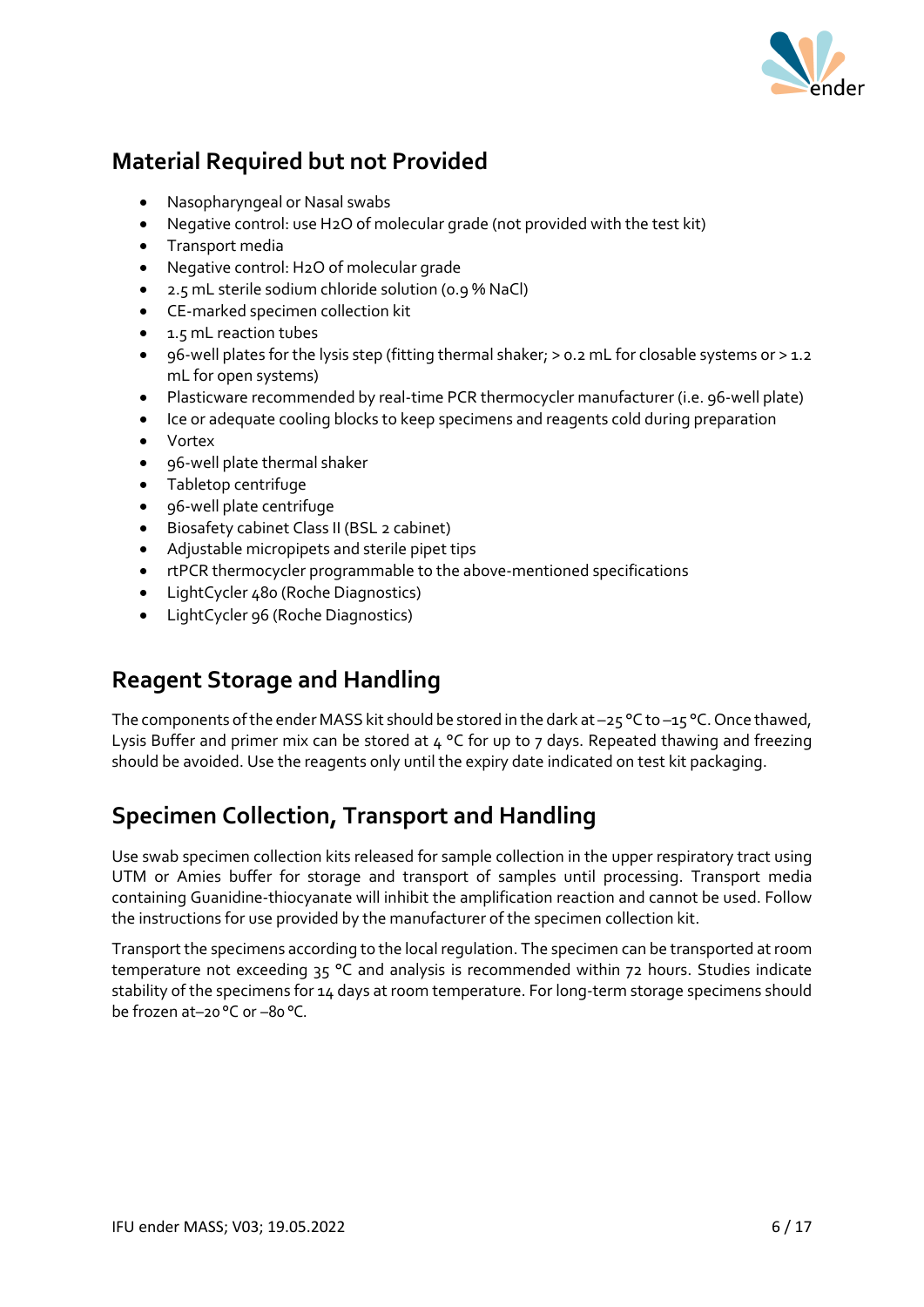

# **Assay**

#### **Manual Assay Procedure**

#### **Preparation of the Lysis Buffer**

We recommend aliquoting the lysis buffer into 40 µL aliquots (steps 1. and 2.) upon arrival of the kit.

- 1. Mix the lysis buffer (tube «lys» with yellow lid) well by vortexing.
- 2. For each sample to be analyzed, pipet 40 µL of the lysis buffer into each well of a 96-well plate. Use a pipet tip with a big opening (e.g. 1000 µL pipet tip). Important: to have all components of the lysis buffer in solution, vortex the «lys» tube quickly after every 5 samples.
- 3. Visually inspect the plate to ensure that all wells contain the same volume.
- 4. Add 100 µL of the sample.
- 5. Heat for 2 min at 95°C in a thermoshaker, shaking at full speed.
- 6. Immediately place the sample on ice and quickly add the sample to the prepared master mix (see below).

**Tips for Specimen Preparation:** It is possible to aliquot the Lysis Buffer into 25 μL aliquots ahead of the run. Aliquots can be stored in closed reaction tubes or in wells of a plate sealed with an adhesive foil or in an airtight box (to avoid contamination and evaporation) for up to 24 hours at room temperature or at 4°C.

#### **Preparation of the Reaction Mix**

Calculate the number of reactions required, including all controls. Add 10% to include a safety margin accounting for loss during pipetting. Use reaction disposables as recommended by the RT-PCR machine manufacturer. It is recommended to use RNase and DNase free plasticware and work on ice for the reaction set-up.

Procedure per one specimen and reaction: prepare the reaction mix in the following order:

- 1. Add 30 µL of enzyme (tube 2 with green lid).
- 2. Add 8 µL H2O of molecular grade.
- 3. Pipet 4 µL of primer mix including internal control (tube 1 with blue lid).
- 4. Add 8 µL of the prepared sample of a specific specimen.

Treat each specimen in a separate reaction. Positive and negative control preparation: Each run must include a positive and negative control.

**Note:** Calculate the total amount of each reagent needed including all samples and controls and assemble a primer and enzyme master mix of 1), 2) and 3). Vortex thoroughly and ccentrifuge < 10 seconds at 1000g. Aliquot 42 µL of the master mix into each reaction vessel and add 8 µL of the prepared sample or controls, each with a fresh pipette tip. Measure a positive and negative control in each collective run on the RT-PCR cycler by using 8 µL of the positive control solution and H2O of molecular grade instead of the prepared sample solution, but including all other reagents as outlined  $in 1$ ,  $2)$  and  $3)$  above.

Following preparation of all reactions, place the reactions in the RT-PCR machine. Isothermal amplification and melting curve analysis according to the following program in Roche LC480 and Roche LC96 cycler: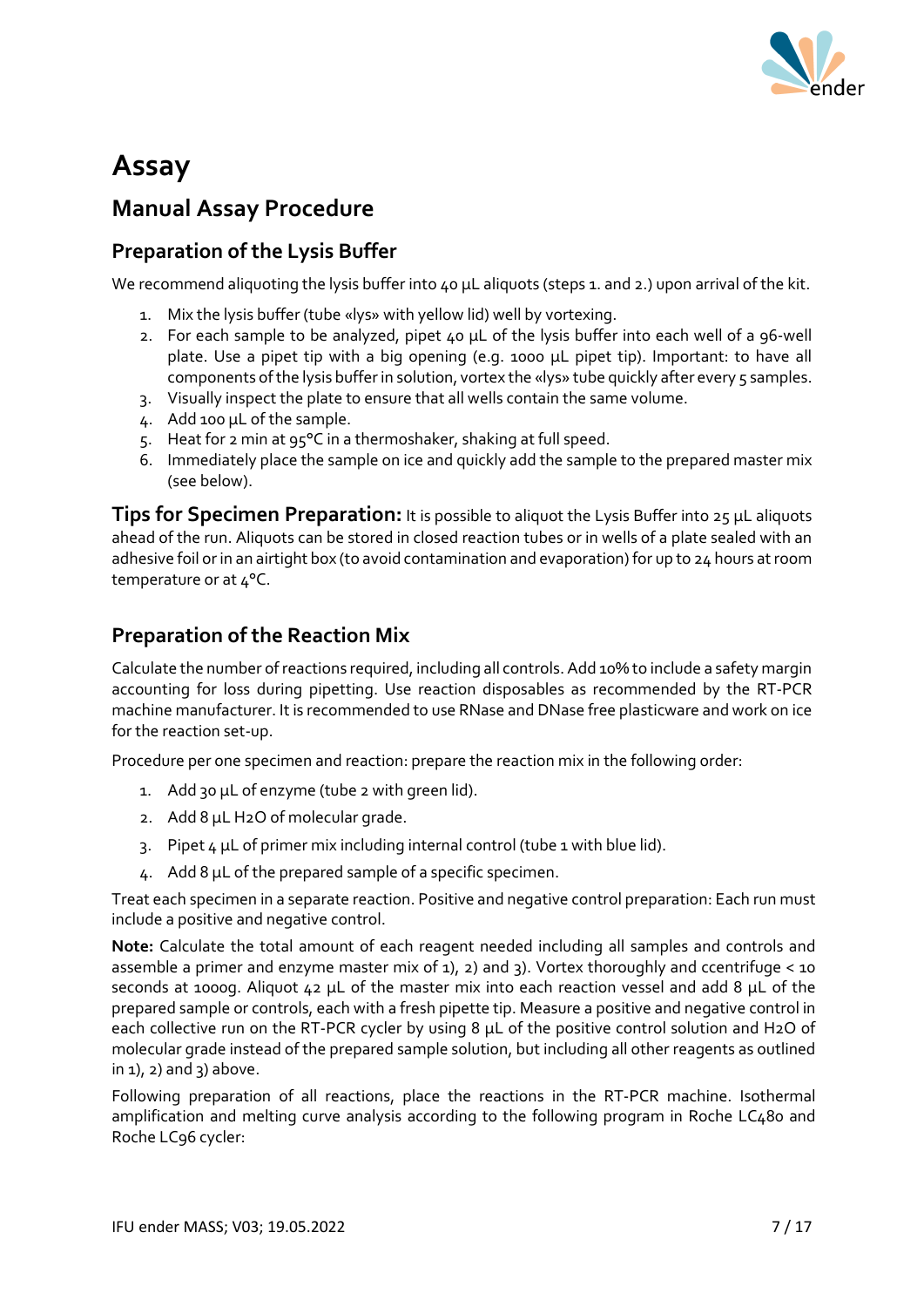

#### **Thermolysis of the Specimen**

- 1. Preheat the thermal shaker to 95 °C.
- 2. Vortex each specimen and transfer 100 μL to the lysis plate containing the 40 μL Lysis Buffer prepared as described above (Preparation of the Lysis Buffer).
- 3. Seal the lysis plate with a foil (use the recommended plate provider's suggestion).
- 4. Incubate for 2 min at 95 °C on a thermal shaker, while shaking at least at 600 rpm.
- 5. Centrifuge < 10 seconds at 1000g the plate to remove liquid from the plastic seal and the walls.
- 6. Immediately place the lysis plate on a cooling block or on ice.

#### **Preparation of the Amplification**

Isothermal amplification and melting curve analysis according to the following program:

- 1. 30 minutes at 65 °C, collecting fluorescence data once per minute.
- 2. apply a temperature gradient from 80 °C to 90 °C for assessment of the melting temperature of the amplification product, continuously recording the fluorescence.

#### **Automated Assay Procedure**

#### **Preparation of the Lysis Buffer**

The lysis plate can be prepared according to the manual specimen preparation procedure mentioned above. A deep-well plate of at least 1.2 mL should be used to avoid cross-contamination on the shaker of open systems. For each specimen to be analyzed pipet 40 μL of the Lysis Buffer into each well of a 96-deep-well plate.

#### **Preparation of the Reaction Mix**

Prepare the reaction mix as described above either manually or by a liquid handling robot. The reaction mix can be stored for 2 hours at 4°C.

#### **Thermolysis of the Specimen**

- 1. Vortex each specimen and transfer 100 μL to the well containing the Lysis Buffer.
- 2. Transfer the deep-well plate to the heating block preheated to 95 °C and shake at least at 600 rpm for 3 minutes.

**Important:**Do not exceed a period of 30 minutes between the end of the thermolysis and the transfer to the isothermal PCR reaction mix.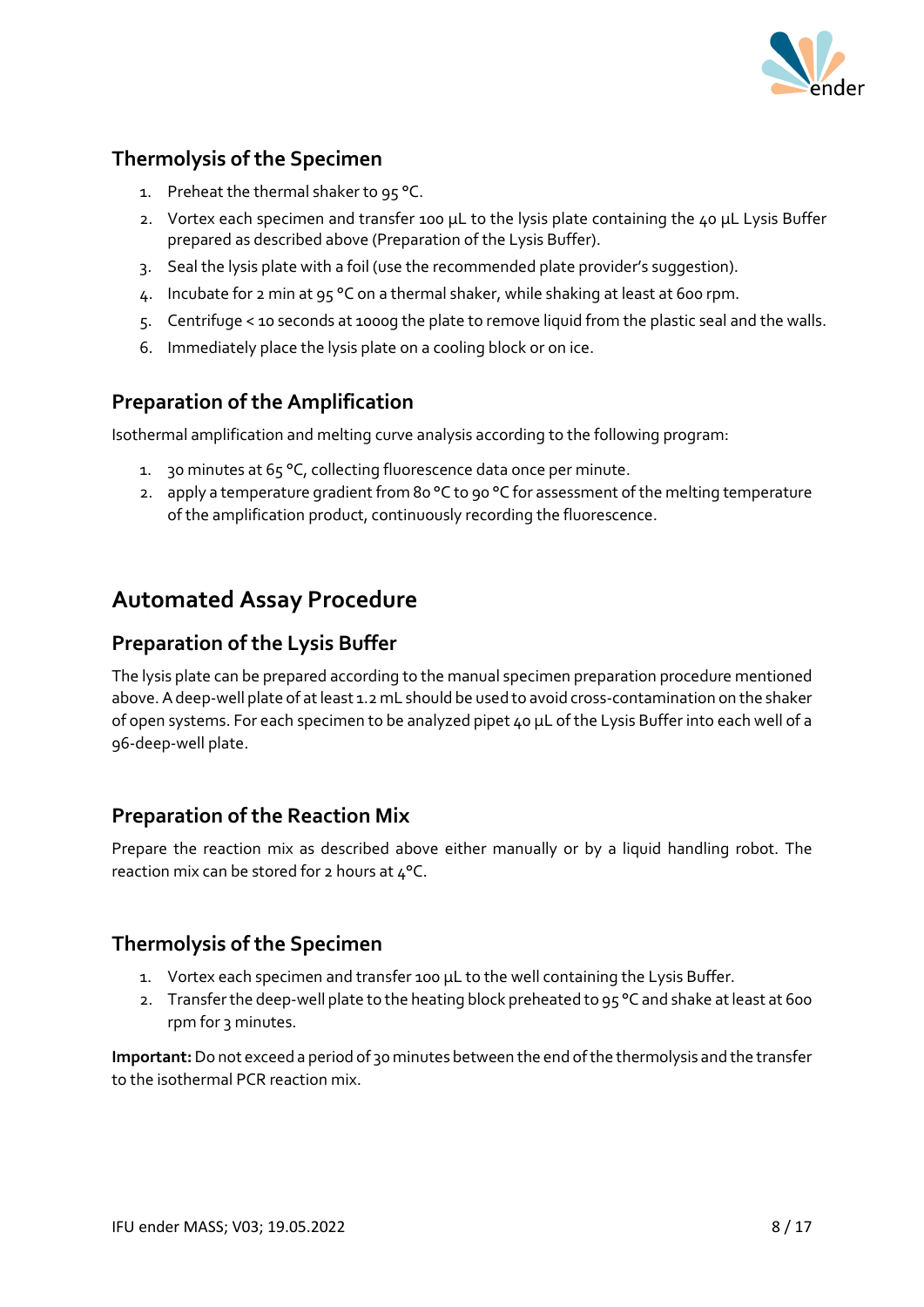

#### **Preparation of the Amplification**

Isothermal amplification and melting curve analysis according to the following program:

- 1. 30 minutes at 65 °C, collecting fluorescence data once per minute.
- 2. Apply a temperature gradient from 80 °C to 90 °C for assessment of the melting temperature of the amplification product, continuously recording the fluorescence.

# **Isothermal PCR Amplification Method Settings**

#### **Thermocycle Program**

The ender MASS assay is an isothermal amplification assay. Use a standard RT-PCR cycler instrument, which allows to be programmed according to the amplification and detection protocol shown below. The fluorescence signal of SYBR Green / FAM or an equivalent channel (excitation at around 470 nm, detection at around 514 nm) is recorded for each reaction during the amplification and the melting curve step.

| <b>Function</b> | Cycles | Temperature | Time                           | Acquisition |
|-----------------|--------|-------------|--------------------------------|-------------|
| Amplification   | 30     | 65          | 57s                            | single      |
|                 |        | 72          |                                |             |
| Melting curve   |        | 92          | Continuous (o.1°C/sec reading) |             |

#### **Fluorescence Detection**

The fluorescence signal of SYBR Green / FAM or an equivalent channel (excitation at around 470 nm, detection at around 514 nm) is recorded for each reaction during the amplification and the melting curve step. Analysis occurs after the run.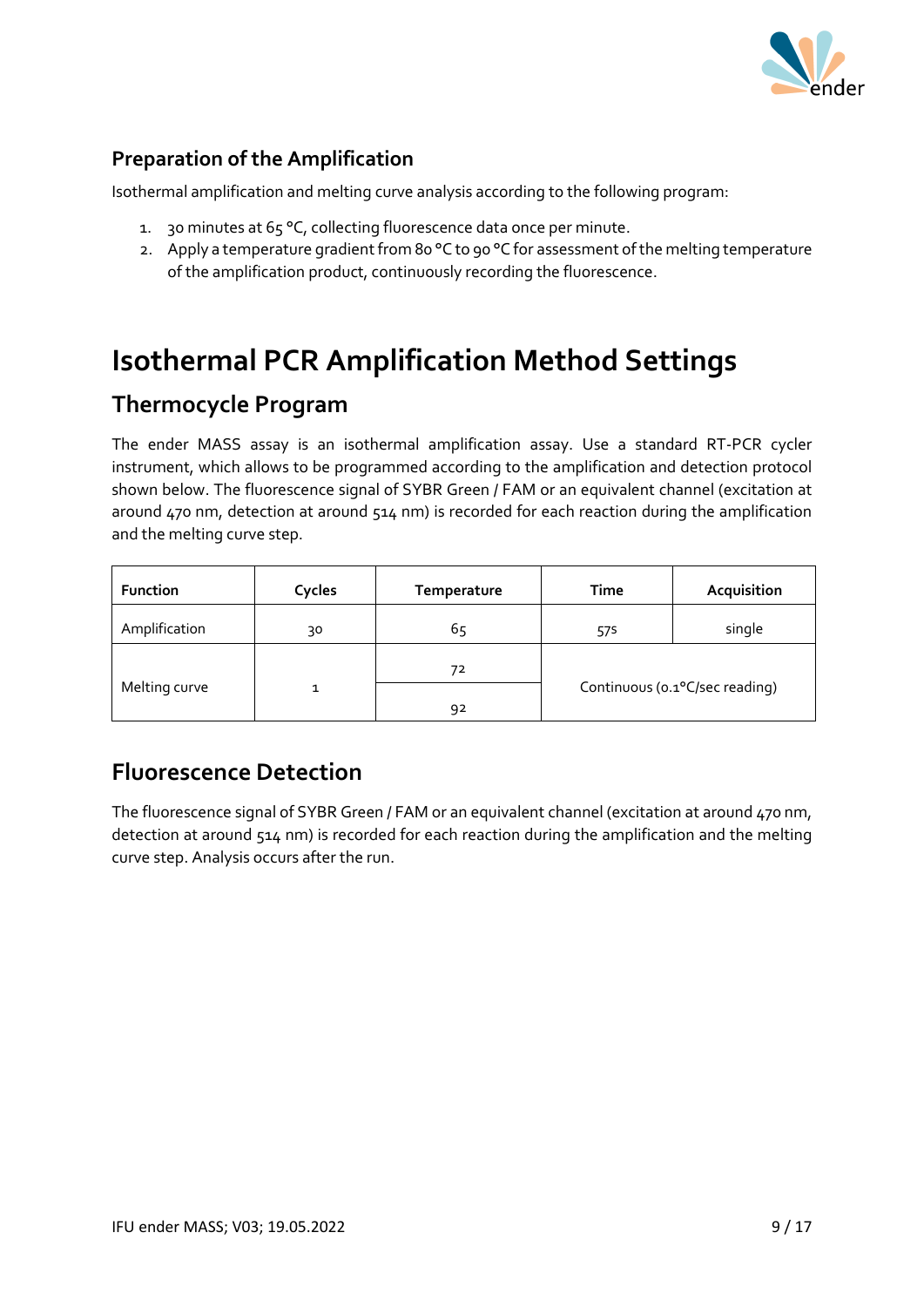

# **Control Procedure**

The positive control is used to ensure correct reaction mix preparation. Nucleic acid amplification signals must be observed in the FAM and HEX channels. In addition, it provides an example of the amplification curve in positive results.

The negative control (H2O), used as a contamination control, must show no amplification in the FAM and HEX channels. It provides an example of how a blank curve and background noise look without amplification.

If the results of the controls are not as expected, the following steps are recommended to investigate.

| Case                                                             | Recommendation and next steps                                                                                                                                                                                                                                                                                                                                                                                                                                                                            |
|------------------------------------------------------------------|----------------------------------------------------------------------------------------------------------------------------------------------------------------------------------------------------------------------------------------------------------------------------------------------------------------------------------------------------------------------------------------------------------------------------------------------------------------------------------------------------------|
| amplification of the<br>No                                       | A lack of amplification of the positive control in the FAM or HEX                                                                                                                                                                                                                                                                                                                                                                                                                                        |
| positive control in the FAM<br>or HEX channel                    | channel may be due to mishandling or omission of the positive<br>control itself.                                                                                                                                                                                                                                                                                                                                                                                                                         |
|                                                                  | We recommend mixing the positive control well before use.<br>Another tube of the positive control (unopened if possible) can be<br>used as an additional positive control. Make sure that fluorescence<br>acquisition in the FAM and HEX channel is selected.                                                                                                                                                                                                                                            |
| Negative<br>(H <sub>2</sub> O)<br>control<br>shows amplification | This might indicate a contamination that may be due to: handling<br>mistake, contamination originating from reagents, H2O/NTC or<br>equipment used.<br>The results obtained are compromised and the test needs to be<br>repeated. We recommend to perform a test run with only controls<br>to ensure that all reagents, material, and equipment are free of<br>contamination and work as expected.<br>Once ensured that all the contamination sources are cleared, then<br>the samples can be re-tested. |

#### **Interpretation of Results**

To determine if a sample contains SARS-CoV-2 RNA, compare the melting temperature (Tm) to the Positive and Negative Assay Controls. Ct values of the amplification curves are not relevant for the discrimination between a positive and a negative result. A positive, sigmoid amplification curve indicates the correct amplification of either the SARS-CoV-2 target sequence or the internal control (IC). If no sigmoid amplification curve is present the test has to be considered invalid due to inhibition or false handling. In this case, the sample has to be re-tested.

If the Tm of the sample corresponds to the Tm of the Negative Assay Control ±0.5 °C, it is considered SARSCoV-2 RNA negative. In this case, the Internal Control was amplified. On the Roche LightCycler 96, the Tm of the IC is around 83.0 °C, on your instrument the Tm might be slightly different, please take down that value for reference to your samples.

If the Tm of the sample is between -0.5°C and +1.0 °C of the positive assay control, the sample is considered SARS-CoV-2-positive. On the Roche LightCycler 96, the Tm of SARS-CoV-2 is around 86.0 °C, on your instrument the Tm might be slightly different.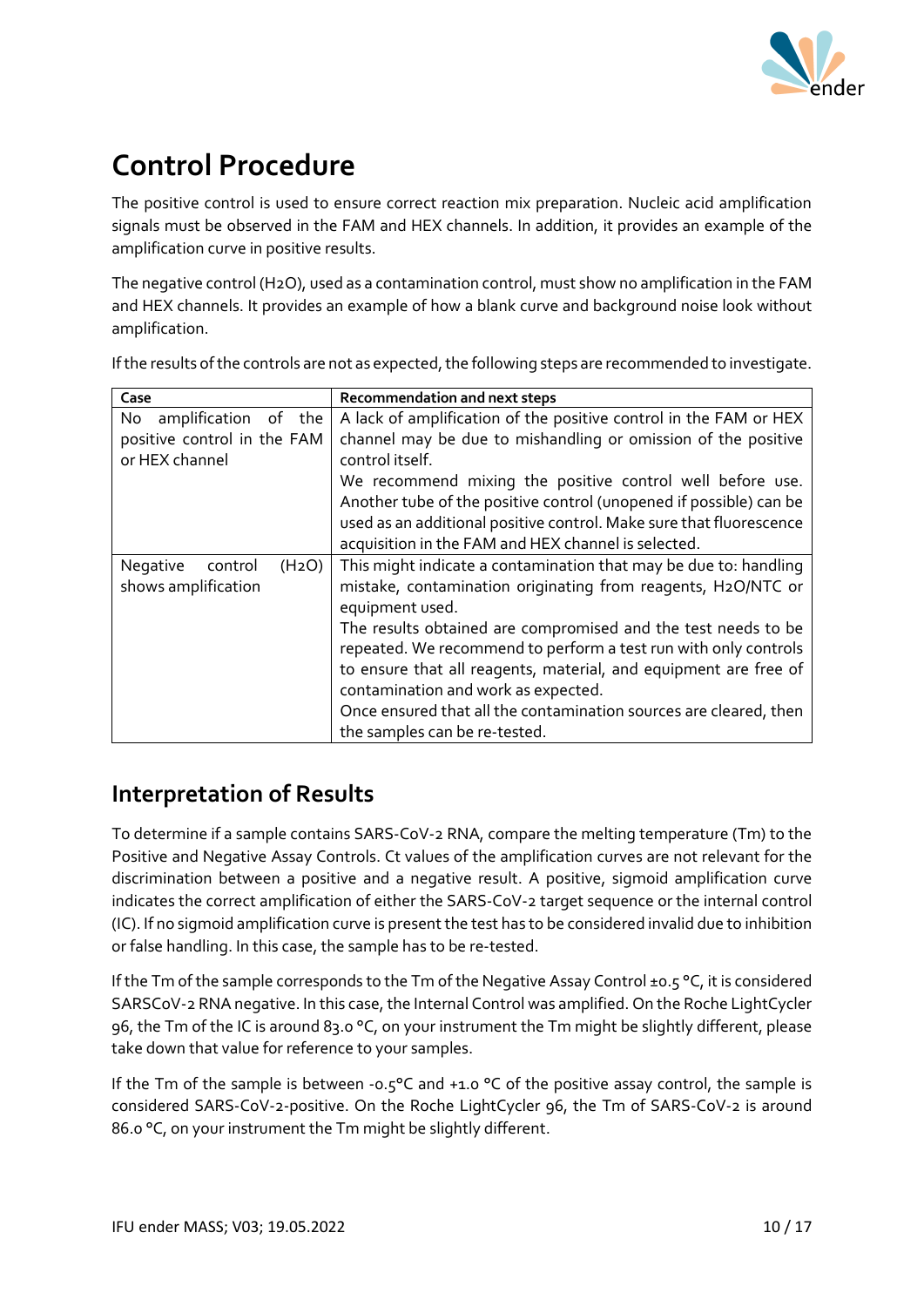

Samples with a low amount of SARS-CoV-2 RNA may show two melting peaks, one for the SARS-CoV-2 RNA target and one for the Internal Control. This result still has to be considered SARS-CoV-2 positive.

| Tm sample                           | control  | <b>Status</b> | Result     | Next steps                             |
|-------------------------------------|----------|---------------|------------|----------------------------------------|
| $-0.5^{\circ}$ C and $+1.0^{\circ}$ | negative | Valid         | negative   | Report result                          |
|                                     | positive | Valid         | SARS-CoV-2 |                                        |
| $-0.5^{\circ}$ C and $+1.0^{\circ}$ |          |               | detected   | Report result                          |
|                                     |          | Valid         | SARS-CoV-2 |                                        |
| Two signals                         | pos/neg  |               | detected   | Report result                          |
|                                     |          | Invalid       |            | The specimen has inhibited the         |
|                                     | no amp   |               |            | reaction.                              |
|                                     |          |               | <b>NA</b>  | Repeat the assay if no valid result is |
| no amp                              |          |               |            | obtained request a new specimen. If    |
|                                     |          |               |            | the repetition is invalid, report the  |
|                                     |          |               |            | specimen as invalid                    |

Interpret the results according to the table below:

The following graphs show the interpretation of results of Patient Specimen. Amplification curves (top) and Melting temperatures (bottom) of a I) negative sample: amplification ofthe internal control (IC), II) positive sample: amplification of the target sequence of the SARS-CoV-2 ORF-1a gene and III) Weak positive sample: amplification of the target sequence and the internal control.

|                        | I) Negative Sample                          | II) Positive Sample  | <b>III) Weak Positive Sample</b>                                |
|------------------------|---------------------------------------------|----------------------|-----------------------------------------------------------------|
| Amplification<br>curve |                                             |                      |                                                                 |
| <b>Melting curve</b>   | <b>Internal Control</b><br>$83.0^{\circ}$ C | SARS-CoV-2<br>85.5°C | <b>Internal Control</b><br><b>SARS-CoV-2</b><br>830°C<br>85.5°C |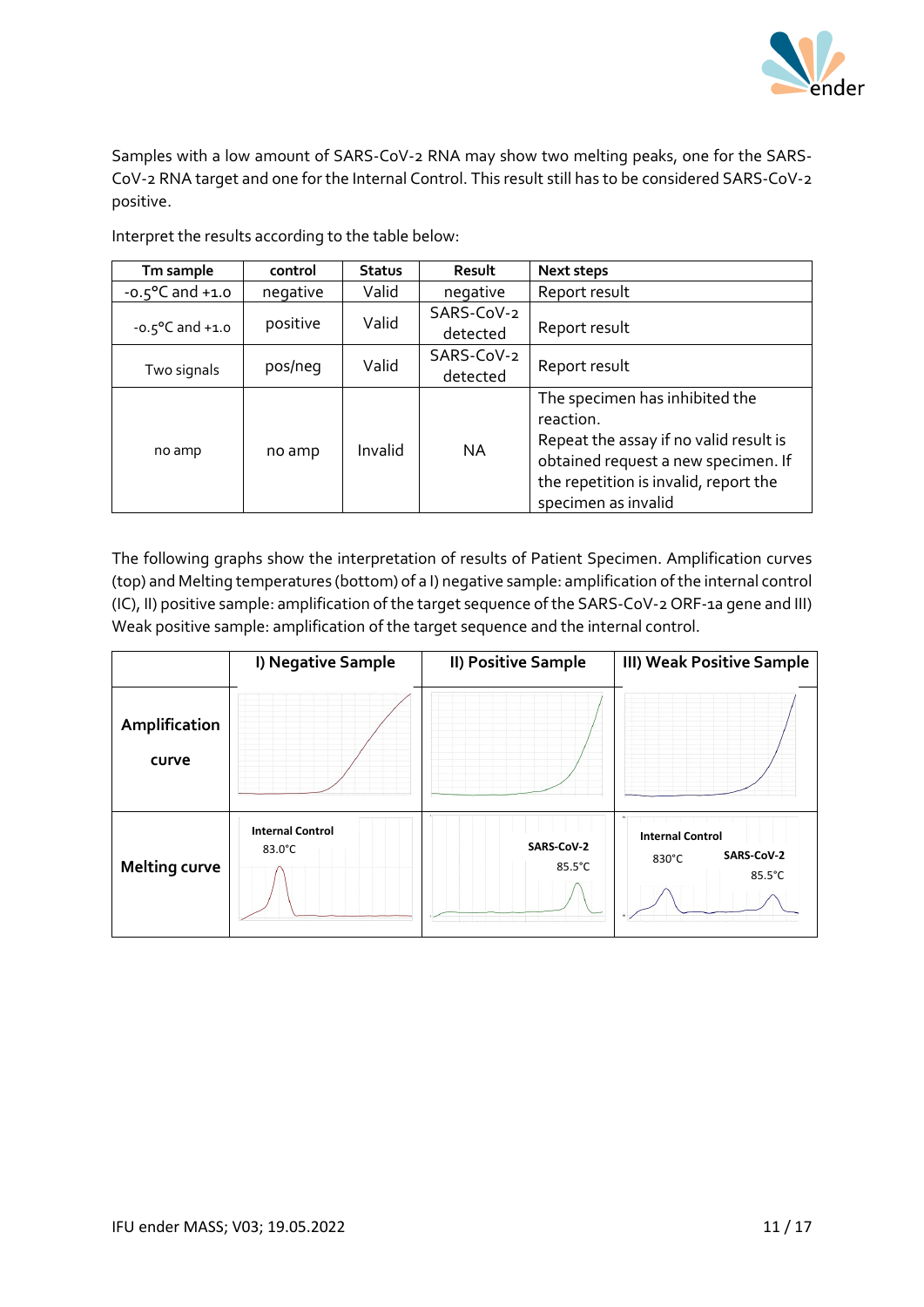

# **Performance**

#### **Analytical Performance**

#### **Analytical Sensitivity**

The analytical sensitivity or limit of detection (LOD) is the ability of the ender MASS assay to detect the lowest concentration of SARS-CoV-2 RNA at least 95 % of the time. It was determined by testing a dilution series of Seracare, AccuPlex SARS-CoV-2 Verification Panel- Full Genome, 0505-0168. Results are expressed- sed in copies of RNA per μL mixed into negative nasopharyngeal clinical sample matrix. For each of the following concentrations of the AccuPlexTM SARS-CoV-2 Verification Panel, 20 replicates were tested: 70 copies/μl ,60 copies/μl and 50 copies/μl. The validation studies were performed on one qPCR instrument (Roche LightCycler LC96). A bridging study to demonstrate similar analytical performance was conducted on an additional qPCR instrument Roche LC480.

| LightCycler 96 (Roche Diagnostics) |       |       |       |  |  |
|------------------------------------|-------|-------|-------|--|--|
| Copies RNA / µL saliva             | 70    | 60    | 50    |  |  |
| <b>Positive Results</b>            | 20/20 | 20/20 | 17/20 |  |  |

| LightCycler 480 (Roche Diagnostics) |       |     |       |  |  |  |
|-------------------------------------|-------|-----|-------|--|--|--|
| Copies RNA / µL saliva              | 70    | 60  | 50    |  |  |  |
| Positive Results                    | 20/20 | 6/6 | 20/20 |  |  |  |

#### **Analytical Specificity**

An in-silico inclusivity analysis was performed by aligning all primer sequences against a data set of SARS-CoV-2 sequences deposited at GISAID on August 24, 2020. A total of 1756 sequences from 7 phylogenies/strains from the GISAID database were evaluated in this study. sequences. Greater than 99% of sequences analyzed exhibited no mismatches to the primers.

To exclude cross-reactivity of the ender MASS primer system with other human respiratory pathogens, an in-silico specificity study was performed by blast analysis (95% homology criteria) of each primer sequence against sequences of human respiratory pathogens. This assessment showed no sequence homology with SARS coronavirus, other coronaviruses, and MERS coronavirus genome for the ender MASS primer. In addition, wet testing was also performed to evaluate the ender MASS test performance. The wet lab testing study was performed by using leftover clinical samples that are previously tested positive for other human respiratory pathogens by FilmArray. The original test report of FilmArray does not contain the information of concentrations of these cross-reactants. Thus, evaluation of cross-reactivity was done on confirmed positive clinical samples.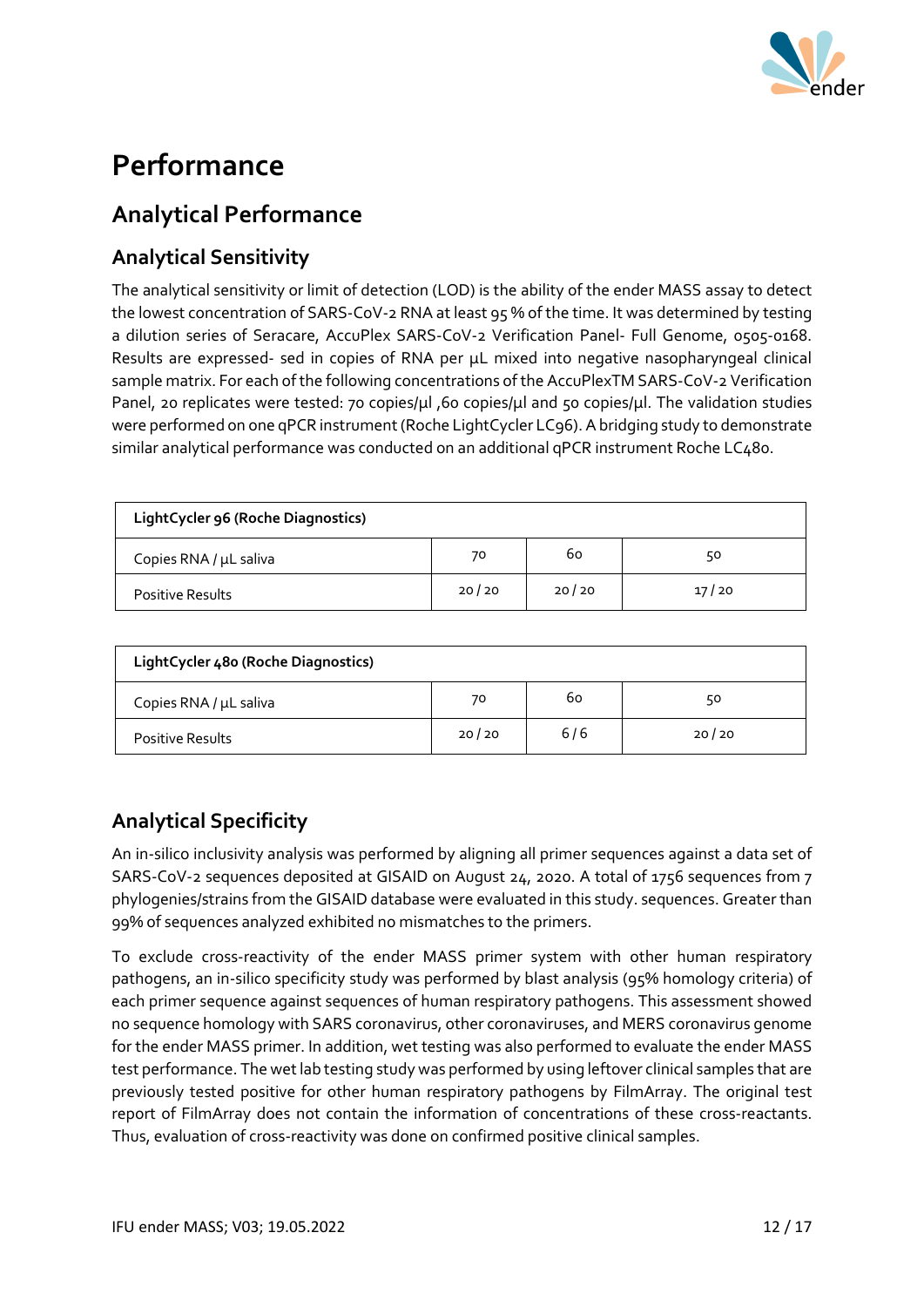

Cross-reactivity studies were performed and show that the ender MASS test does not react with related pathogens that are likely to be encountered in the clinical specimen. List of pathogens analyzed in silico and \*wet lab tested included:

| Microorganisms from same genetic family | High priority organisms likely present in<br>respiratory specimens |
|-----------------------------------------|--------------------------------------------------------------------|
| *Human coronavirus 229E                 | *Adenovirus                                                        |
| Human coronavirus OC43                  | Human Metapneumovirus (hMPV)                                       |
| Human coronavirus HKU1                  | Parainfluenza virus 1-4                                            |
| *Human coronavirus NL63                 | *Influenza A                                                       |
| SARS-coronavirus                        | *Enterovirus                                                       |
| MERS-coronavirus                        | *Respiratory syncytial virus                                       |
|                                         | *Rhinovirus                                                        |
|                                         | *Chlamydia pneumoniae                                              |
|                                         | Haemophilus influenzae                                             |
|                                         | Legionella pneumophila                                             |
|                                         | Mycobacterium tuberculosis                                         |
|                                         | Streptococcus pneumoniae                                           |
|                                         | Streptococcus pyogenes                                             |
|                                         | *Bordetella pertussis                                              |
|                                         | *Mycoplasma pneumoniae                                             |
|                                         | Pneumocystis jirovecii (PJP)                                       |
|                                         | Candida albicans                                                   |
|                                         | Pseudomonas aeruginosa                                             |
|                                         | Staphylococcus epidermis                                           |
|                                         | Streptococcus salivarius                                           |

\*Indicates cross-reactivity was also analyzed using wet lab testing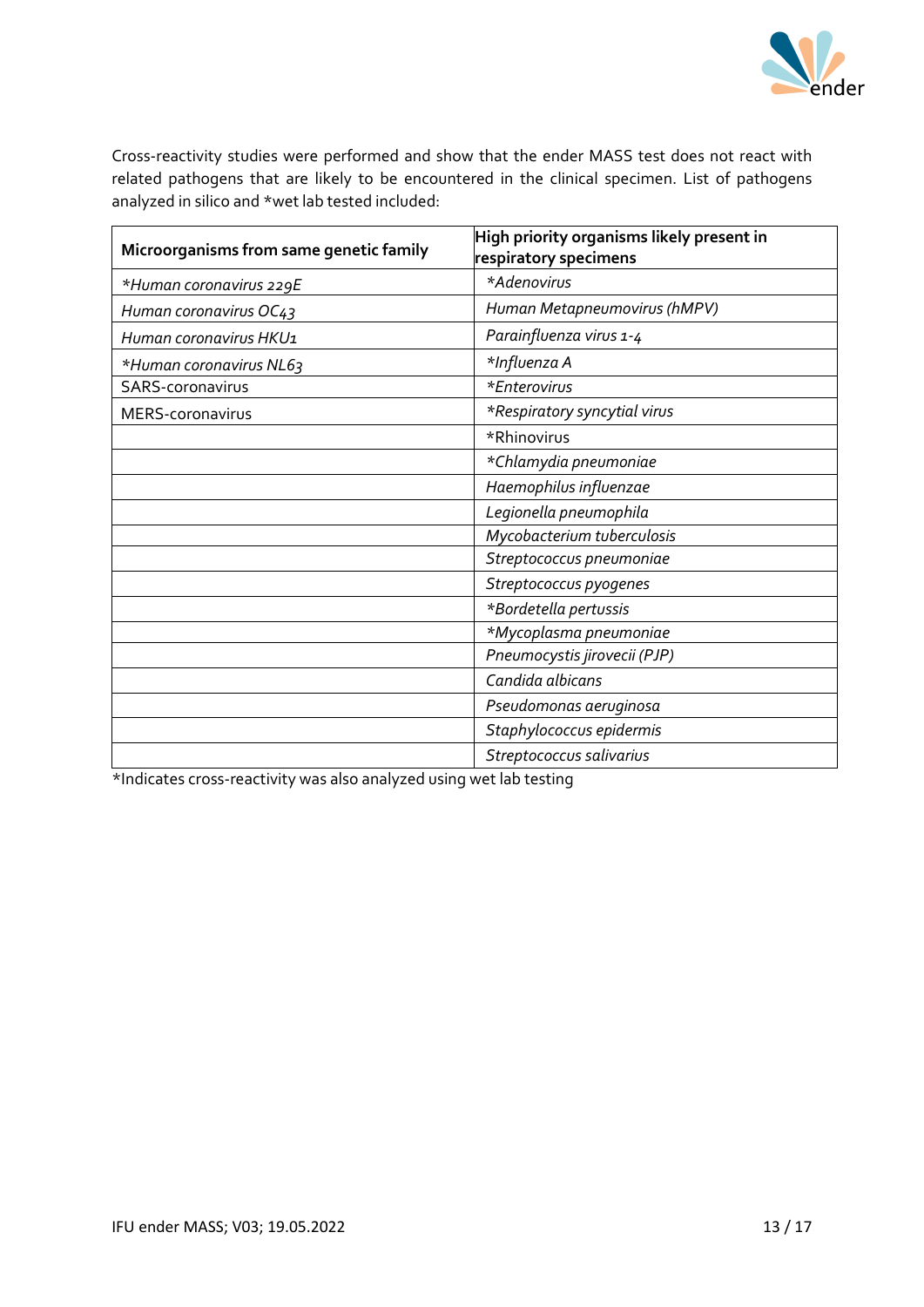

#### **Endogenous Interference Substances Studies:**

A study was executed to determine the effect of endogenous and exogenous potentially interfering substances that may be present in a clinical sample on the performance of the ender MASS test. Each potential interfering substance was mixed into negative nasopharyngeal clinical matrix and ender MASS lysis buffer, then samples were thermal lysis (heated it up 95℃ for 2 minutes on thermal shaker, full speed) and ender MASS test was run on Roche LightCycle 96 according to the protocol. 240 copies/ul of purified RNA of SARS-CoV-2 RNA control (Vircell, ESP, Ref. MBC137-R) was also spiked into samples after thermal lysis step as positive samples and ender MASS test was run.

The substances, concentrations and results are listed below. The ender Mass is a test using the specimen volume of 100 µl and a final maximum of 140 µl resulting in a final maximum concentration post-elution of 7% (v/v) (10 µl of each substance). None of the substance tested for interference impacted the performance or results of the ender MASS test at the concentrations in the Table below.

| Interfering substance         | Concentration  | <b>Negative</b><br>samples/<br><b>Positive</b><br><b>Samples</b> | #Negative for SARS-CoV-2/<br>#tested<br>#Postive for SARS-CoV-2/<br>#tested |
|-------------------------------|----------------|------------------------------------------------------------------|-----------------------------------------------------------------------------|
| oxymetazoline HCl             | 50 µg/ml       | 3/3                                                              | 3/3                                                                         |
| acetylcysteinum               | 2 mg/ml        | 3/3                                                              | 3/3                                                                         |
| Benzydamine                   | $150 \mu g/ml$ | 3/3                                                              | 3/3                                                                         |
| Ipratropium bromide           | 200 mg/ml      | 3/3                                                              | 3/3                                                                         |
| Morclofon                     | 1 mg/ml        | 3/3                                                              | 3/3                                                                         |
| Fluticasone furoate           | 7% (v/v)       | 3/3                                                              | 3/3                                                                         |
| Ibuprofen                     | $2$ mg/ml      | 3/3                                                              | 3/3                                                                         |
| Amoxicillin                   | $0.03$ mg/ml   | 3/3                                                              | 3/3                                                                         |
| Acyclovir                     | 90 mg/ml       | 3/3                                                              | 3/3                                                                         |
| oxymetazoline HCl<br>50 µg/ml |                | 3/3                                                              | 3/3                                                                         |
| acetylcysteinum               | 2 mg/ml        | 3/3                                                              | 3/3                                                                         |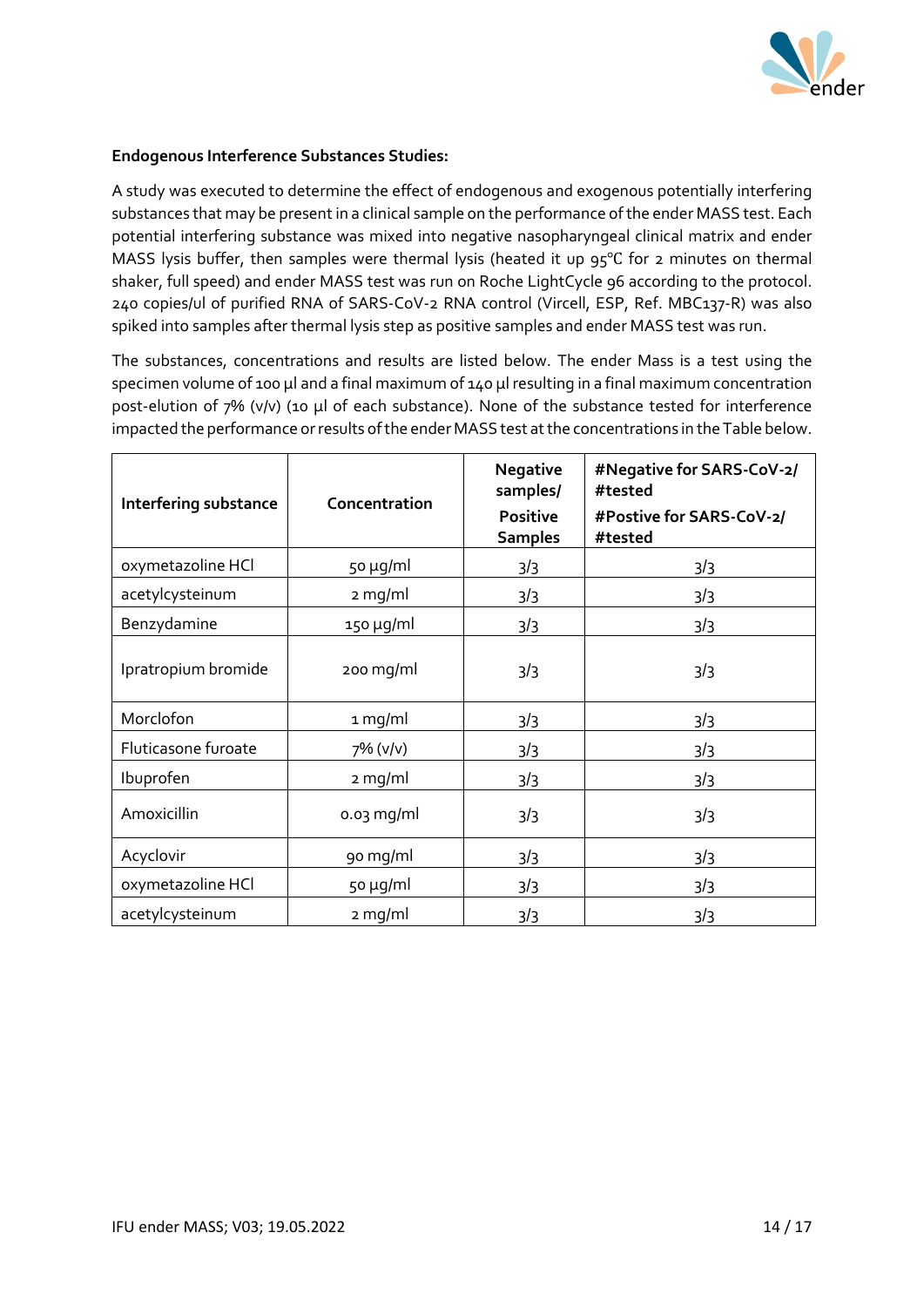

### **Clinical Performance**

The clinical performance of the ender MASS was evaluated using a randomized, blinded clinical study which consisted of negative and positive clinical leftover samples (nasopharyngeal swabs collected by healthcare providers in viral transportation medium VTM or amies medium) from individuals previously determined to be negative or positive for SARS-CoV-2 using a FDA EUA authorized test.

|                                      | <b>EUA</b> authorized test       |                                   |                                  | Total    |    |  |  |
|--------------------------------------|----------------------------------|-----------------------------------|----------------------------------|----------|----|--|--|
| <b>Patient NP Specimens</b>          | positive                         | negative                          | inconclusive                     |          |    |  |  |
|                                      | positive                         | 39                                | $\Omega$                         | $\Omega$ | 39 |  |  |
| ender MASS assay on<br>LC 480 Cycler | negative                         | $\overline{2}$                    | 30                               | $\Omega$ | 32 |  |  |
|                                      | inconclusive                     | $\Omega$                          | $\Omega$                         | $\Omega$ | 0  |  |  |
| Total                                |                                  | 41                                | 30                               | 0        | 71 |  |  |
| Positive percentage agreement        |                                  |                                   | 39/41= 95% (95% Cl: 83.5%-99.4%) |          |    |  |  |
| Negative percentage agreement        |                                  | 30/30=100% (95% CI: 88.4% - 100%) |                                  |          |    |  |  |
|                                      |                                  |                                   |                                  |          |    |  |  |
|                                      | positive                         | 41                                | $\Omega$                         | $\Omega$ | 39 |  |  |
| ender MASS assay<br>on LC96 cycler   | negative                         | 2                                 | 32                               | O        | 34 |  |  |
|                                      | inconclusive                     | $\Omega$                          | $\Omega$                         | $\Omega$ | 0  |  |  |
| Total                                | 43                               | 32                                | O                                | 73       |    |  |  |
| Positive percentage agreement        | 41/43= 95% (95% CI: 84.1%-99.4%) |                                   |                                  |          |    |  |  |
| Negative percentage agreement        |                                  | 32/32=100% (95% Cl: 89.1% - 100%) |                                  |          |    |  |  |

Based on a disease prevalence of 5 %, the following values were calculated.

ender MASS was validated on LightCycler 96 (Roche Diagnostics) and LightCycler 480 (Roche Diagnostics).

Other cyclers have to be validated before the use in combination with ender MASS.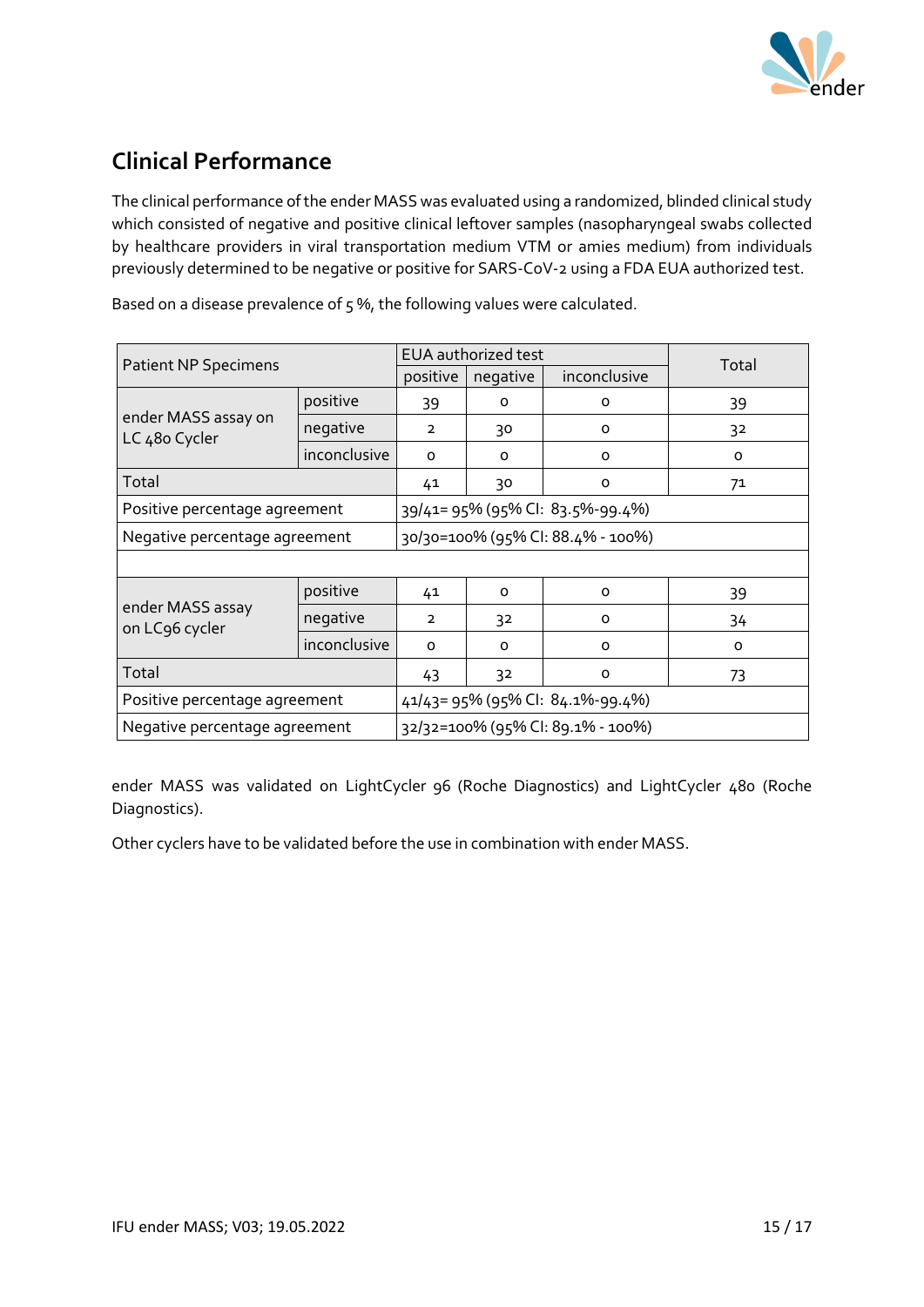

#### **References**

- 1. Zou L, Ruan F, Huang M, Liang L, Huang H, Hong Z, Yu J, Kang M, Song Y, Xia J, Guo Q, Song T, He J, Yen HL, Peiris M, Wu J. SARS-CoV-2 Viral Load in Upper Respiratory Specimens of Infected Patients. N Engl J Med. 2020 Mar 19;382(12):1177-1179.
- 2. Huber, M.; Schreiber, P.W.; Scheier, T.; Audigé, A; Buonomano, R.; Rudiger, A.; Braun, D.L.; Eich, G.; Keller, D.I.; Hasse, B.; et al. High Efficacy of Saliva in Detecting SARS-CoV-2 by RT-PCR in Adults and Children. Microorganisms 2021, 9, 642.
- 3. Note of the FOPH, Switzerland: [https://enderdiagnostics.com/wp](https://enderdiagnostics.com/wp-content/uploads/2022/03/Covid-19_Merkblatt_zum_%20Pooling_von_Proben.pdf)[content/uploads/2022/03/Covid-19\\_Merkblatt\\_zum\\_ Pooling\\_von\\_Proben.pdf](https://enderdiagnostics.com/wp-content/uploads/2022/03/Covid-19_Merkblatt_zum_%20Pooling_von_Proben.pdf)



In case of technical problems assistance contact information can be found on ender diagnostics ag website: www.enderdiagnostics.com

#### **Name and Address of Manufacturer**



ender diagnostics ag, Freiburgstrasse 251, 3018 Bern, Switzerland

 $\boxed{EC|REF|}$  Obelis s.a., Bd Général Wahis, 53, B-1030 Brussels, Belgium / Tel: +3227325954